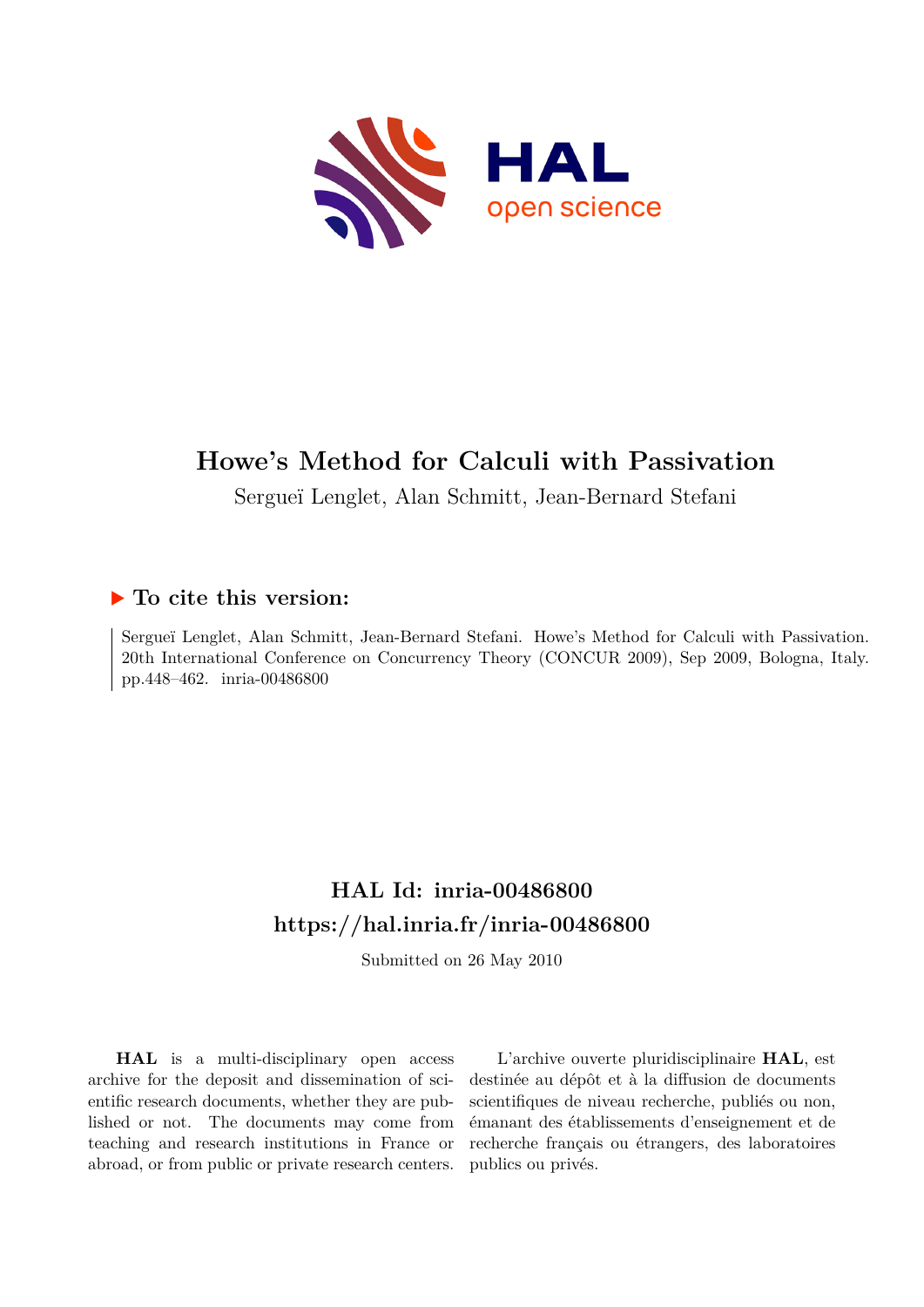## Howe's Method for Calculi with Passivation

Sergueï Lenglet<sup>1</sup>, Alan Schmitt<sup>2</sup>, and Jean-Bernard Stefani<sup>2</sup>

 $1$  Université Joseph Fourier, Grenoble, France <sup>2</sup> INRIA Rhône-Alpes, France

Abstract. We show how to apply Howe's method for the proof of congruence of early bisimilarities in a higher-order process calculus with passivation. This involves the introduction of a proof technique based on a new kind of transition system and bisimilarity, called *complementary semantics*. We show that complementary semantics is equivalent to contextual semantics, originally introduced by Sangiorgi, that relies on classical transition systems for higher-order calculi and context bisimilarity. We apply this technique to obtain the first characterization of weak barbed congruence for such a higher-order calculus with passivation.

### 1 Introduction

Motivation. A natural notion of program equivalence in concurrent languages is a form of contextual equivalence called barbed congruence, introduced by Milner and Sangiorgi [17]. Roughly, given an operational semantics defined by means of a small-step reduction relation, two processes are barbed congruent if they have the same reductions and the same observables (or barbs), under any context.

The definition of barbed congruence, however, is impractical to use in proofs because of its quantification on contexts. An important question, therefore, is to find more effective characterizations of barbed congruence. A powerful method for proving program equivalence is the use of coinduction with the definition of an appropriate notion of bisimulation. The question of characterizing barbed congruence to enable the use of coinduction becomes that of finding appropriate bisimulation relations such that their resulting behavioral equivalences, called bisimilarities, are sound (i.e., included in barbed congruence) and complete (i.e., containing barbed congruence) with respect to barbed congruence.

For first-order languages, such as CCS or the  $\pi$ -calculus, the behavioral theory and the associated proof techniques, e.g., for proving congruence, are well developed [23]. Characterizing barbed congruence in these languages is a reasonably well understood proposition. The situation is less satisfactory for higherorder concurrent languages. Bisimilarity relations that coincide with barbed congruence have only been given for some higher-order concurrent languages. They usually take the form of context bisimilarities, building on a notion of context bisimulation introduced by Sangiorgi for a higher-order  $\pi$ -calculus,  $HO\pi$  [21]. Context bisimilarity has been proven to coincide with barbed congruence for higher-order variants of the  $\pi$ -calculus: Sangiorgi's  $H\dot{\Omega}_{\pi}$  [20, 21, 12], a concurrent ML with local names [11], a higher-order distributed  $\pi$ -calculus called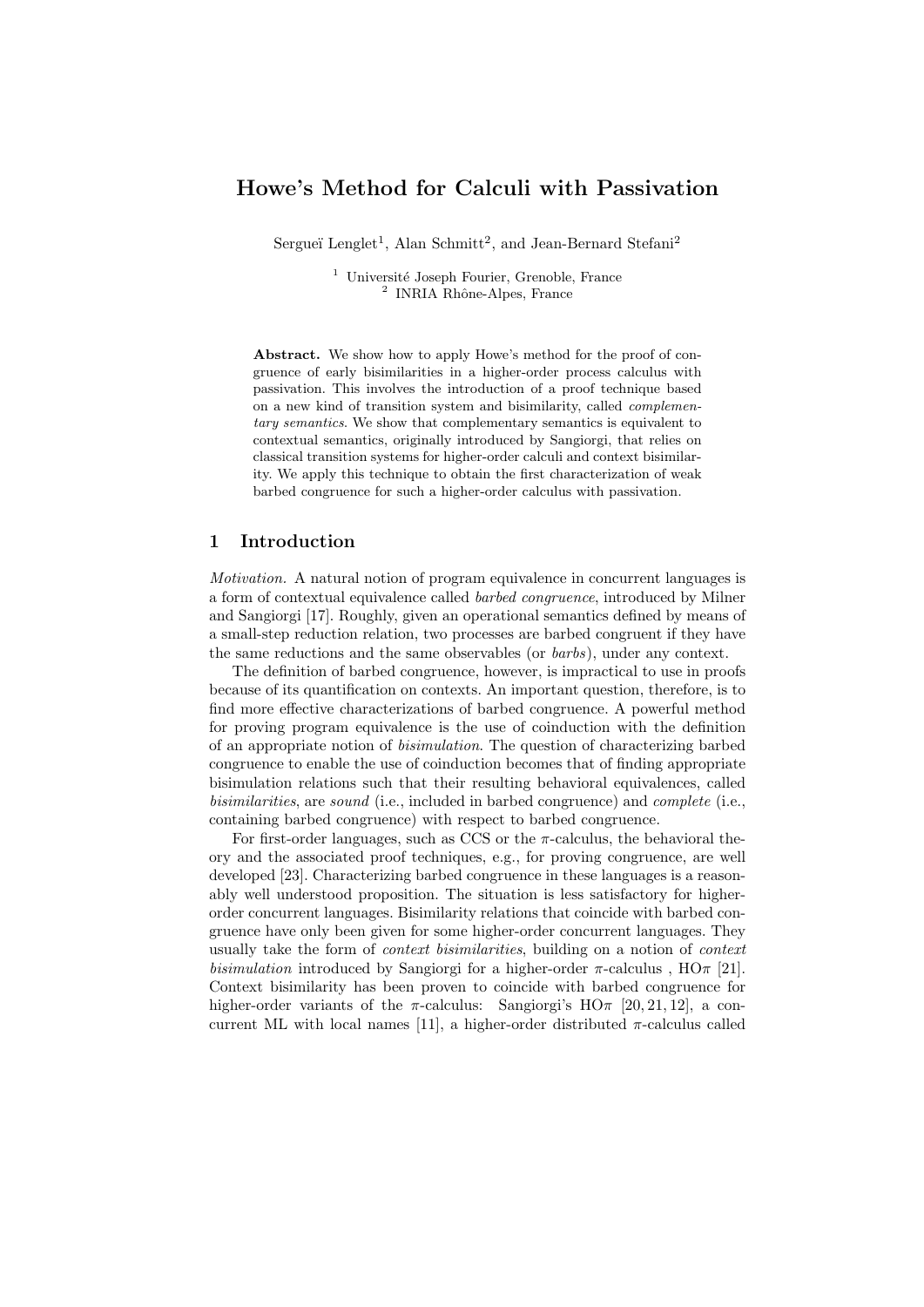SafeDpi [8], Mobile Ambients [16], and some of Mobile Ambients's variants such as Boxed Ambients [3]. A sound but incomplete form of context bisimilarity has been proposed for the Seal calculus [5]. For the Homer calculus [6], strong context bisimilarity is proven sound and complete, but weak context bisimilarity is not complete. A sound and complete context bisimilarity has been defined for the Kell calculus [24], but for the strong case only.

The key step in proving the soundness of candidate bisimilarities in higherorder concurrent calculi is to show that they are congruences. A systematic technique for proving the congruence of bisimilarity relations is Howe's method [10, 1, 7]. Unfortunately, Howe's method is originally well suited for bisimulations that are defined in both a *late* and a *delay* style, either of which generally breaks the correspondence with barbed congruence. For Homer, Howe's method has been extended to a version of context bisimulation in an input-early style [6], but the resulting weak bisimilarity is not complete with respect to weak barbed congruence.

Contributions. In this paper, we show how to apply Howe's method to deal with bisimulations defined in an early (and non-delay) style. This involves the introduction of complementary semantics, a labelled transition system and its associated bisimulation. This semantics is designed to avoid the key difficulty in applying Howe's method to a bisimulation defined in an early style. We use complementary semantics as a proof technique to obtain a characterization of weak barbed congruence in a concurrent calculus called  $H\text{O}\pi\text{P}$ .  $H\text{O}\pi\text{P}$  is a calculus introduced in [15] to study the behavioral theory of passivation in a simpler setting than in Homer [9] or the Kell calculus [24]. Passivation allows a named locality to be stopped and its state captured for further handling. It can be used to model process failures, strong process mobility, and "thread thunkification" as in the Acute programming language [25] (see [24] for discussion and motivation). To our knowledge, this is the first characterization of weak barbed congruence for a concurrent calculus with both restriction and passivation.

Outline. In Section 2, we present the syntax, contextual semantics, and known bisimilarity results for HO $\pi$ P. In Section 3, we explain why Howe's method fails with early context bisimilarities, and present the intuition behind our approach. We propose in Section 4 a new semantics and associated bisimilarities for  $HO\pi P$ , called *complementary semantics*. We prove that the semantics are equivalent, that complementary bisimilarity coincides with early context bisimilarity, and that complementary bisimilarity is a congruence using Howe's method. We discuss related work in Section 5. Section 6 concludes the paper. Proofs and additional details are available in the draft of the full paper [14].

### 2  $H\Omega \pi P$  Contextual Semantics

 $H\ddot{\Omega}_{\mathcal{A}}P$  (Higher-Order  $\pi$  with Passivation) [15] extends the higher-order calculus  $H\Omega \pi$  [21] with localities  $a[P]$ , that are passivation units. We write names  $a, b \ldots$ ,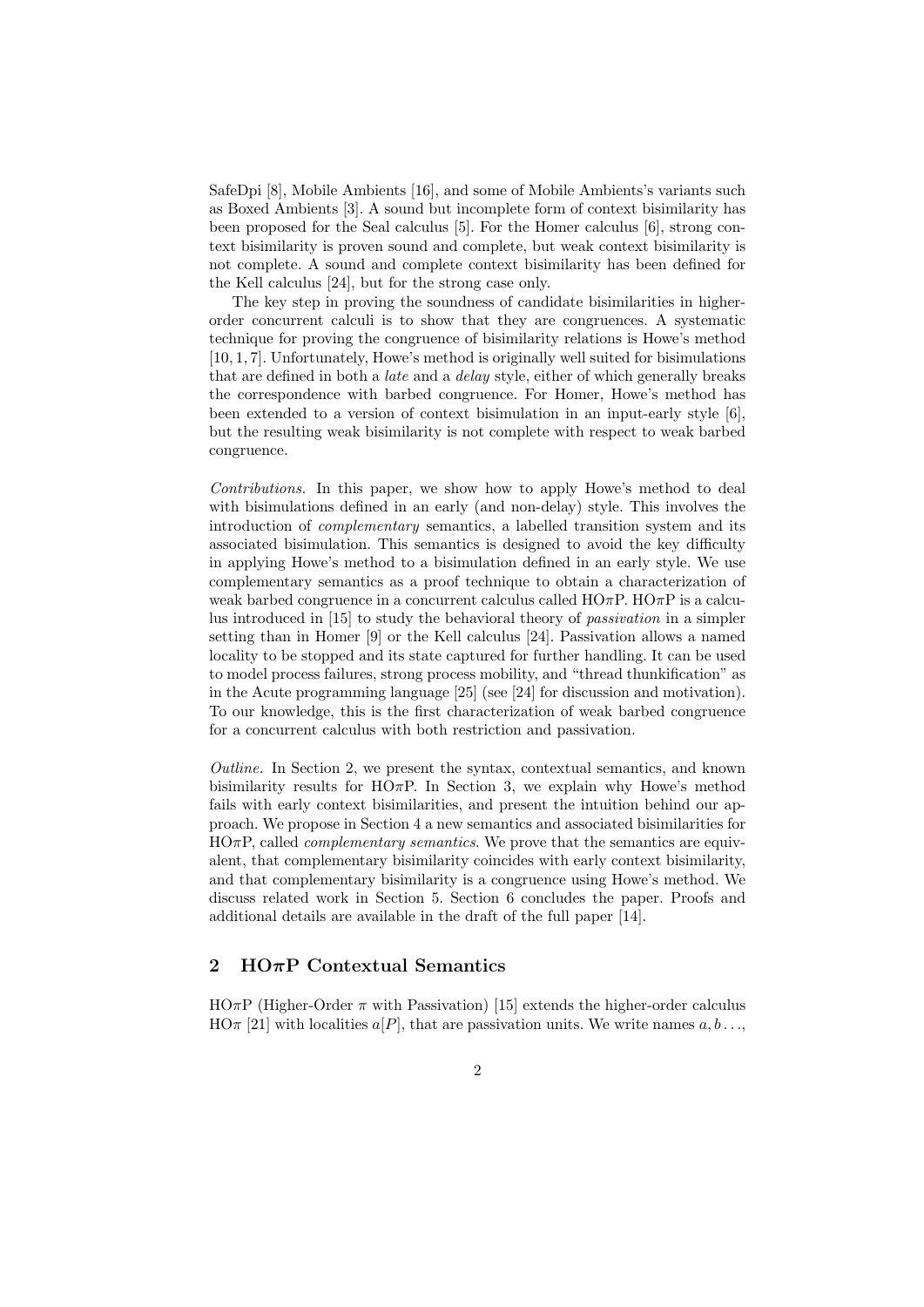Syntax:  $P ::= 0 \mid X \mid P \mid P \mid a(X)P \mid \overline{a}\langle P \rangle P \mid va.P \mid a[P]$ Agents: Processes  $P, Q, R, S$ <br>Abstractions  $F, G$  ::=  $(X)P$ Abstractions  $F, G$ <br>Concretions  $C, D$ Concretions  $C, D$  ::=  $\langle P \rangle Q$  |  $\nu a.C$ Agents  $A, B$  ::=  $P \mid F \mid C$ Extension of operators to all agents  $(X)Q \mid P \stackrel{\Delta}{=} (X)(Q \mid P)$  $P | (X)Q \stackrel{\Delta}{=} (X)(P | Q)$  $a[(X)Q] \stackrel{\Delta}{=} (X)a[Q]$  $\nu a.(X)Q \triangleq (X)\nu a.F$  $(\nu\widetilde{b}\cdot\langle Q\rangle R) | P \stackrel{\Delta}{=} \nu\widetilde{b}\cdot\langle Q\rangle(R | P)$  $P \mid (\nu \widetilde{b}. \langle Q \rangle R) \stackrel{\Delta}{=} \nu \widetilde{b}. \langle Q \rangle (P \mid R)$  $a[\nu \widetilde{b}. \langle Q \rangle R] \stackrel{\Delta}{=} \nu \widetilde{b}. \langle Q \rangle a[R]$  $\nu a.(\nu \widetilde{b}. \langle Q \rangle R) \stackrel{\Delta}{=} \nu \widetilde{b}, a. \langle Q \rangle R$  if  $a \in \text{fn}(Q)$  $\nu a.(\nu \widetilde{b}. \langle Q \rangle R) \stackrel{\Delta}{=} \nu \widetilde{b}. \langle Q \rangle \nu a.R$  if  $a \notin \text{fn}(Q)$ Pseudo-application and process application  $(X)P \bullet \nu \widetilde{b}. \langle R \rangle Q \stackrel{\Delta}{=} \nu \widetilde{b}. (P\{R/X\} \mid Q)$   $(X)P \circ Q \stackrel{\Delta}{=} P\{Q/X\}$ LTS rules  $a(X)P \stackrel{a}{\rightarrow} (X)P$  Abstra  $\overline{a}\langle Q \rangle P \stackrel{\overline{a}}{\rightarrow} \langle Q \rangle P$  Concre  $a[P] \stackrel{\overline{a}}{\rightarrow} \langle P \rangle 0$  Passiv  $P \xrightarrow{\alpha} A$  $\frac{P \xrightarrow{\alpha} A}{a[P] \xrightarrow{\alpha} a[A]}$  Loc  $\qquad \frac{P \xrightarrow{\alpha} A}{P \mid Q \xrightarrow{\alpha} A}$  $\frac{P \stackrel{\alpha}{\rightarrow} A}{P | Q \stackrel{\alpha}{\rightarrow} A | Q}$  PAR  $\frac{P \stackrel{\alpha}{\rightarrow} A \quad \alpha \notin \{a, \overline{a}\}}{\nu a.P \stackrel{\alpha}{\rightarrow} \nu a.A}$  $\frac{\alpha \sqrt{\alpha} \mu}{\nu a \cdot P} \xrightarrow{\alpha} \nu a \cdot A$  RESTR  $P \xrightarrow{a} F \qquad Q \xrightarrow{\overline{a}} C$  $\frac{P}{P | Q \xrightarrow{\tau} F \bullet C}$  HO

Fig. 1. Contextual Labeled Transition System for  $H\text{O}\pi\text{P}$ 

conames  $\overline{a}, \overline{b} \ldots$ , and process variables  $X, Y, \ldots$ . Sets  $\{x_1 \ldots x_n\}$  are written  $\widetilde{x}$ . We let  $\gamma$  range over names and conames.

Convention. We identify processes up to  $\alpha$ -conversion of names and variables: processes and agents are always chosen such that their bound names and variables are distinct from free names and variables. We also assume that bound names and variables of any process or actions under consideration are chosen to be different from free names and variables of any other entities under consideration. Note that with this convention, we have  $(X)Q | P \stackrel{\Delta}{=} (X)(Q | P)$  without qualification on the free variables of P.

Syntax and contextual semantics of the calculus can be found in Figure 1, with the exception of the symmetric rules for PAR and HO. In process  $a(X)P$ , the variable X is bound. Similarly, in process  $\nu a.P$ , the name a is bound. We write  $f\nu(P)$  for the free variables of a process P,  $f\nu(P)$  for its free names, and  $\text{bn}(P)$  for its bound names. We write  $P\{Q/X\}$  for the capture-free substitution of  $X$  by  $Q$  in  $P$ . A *closed process* has no free variable.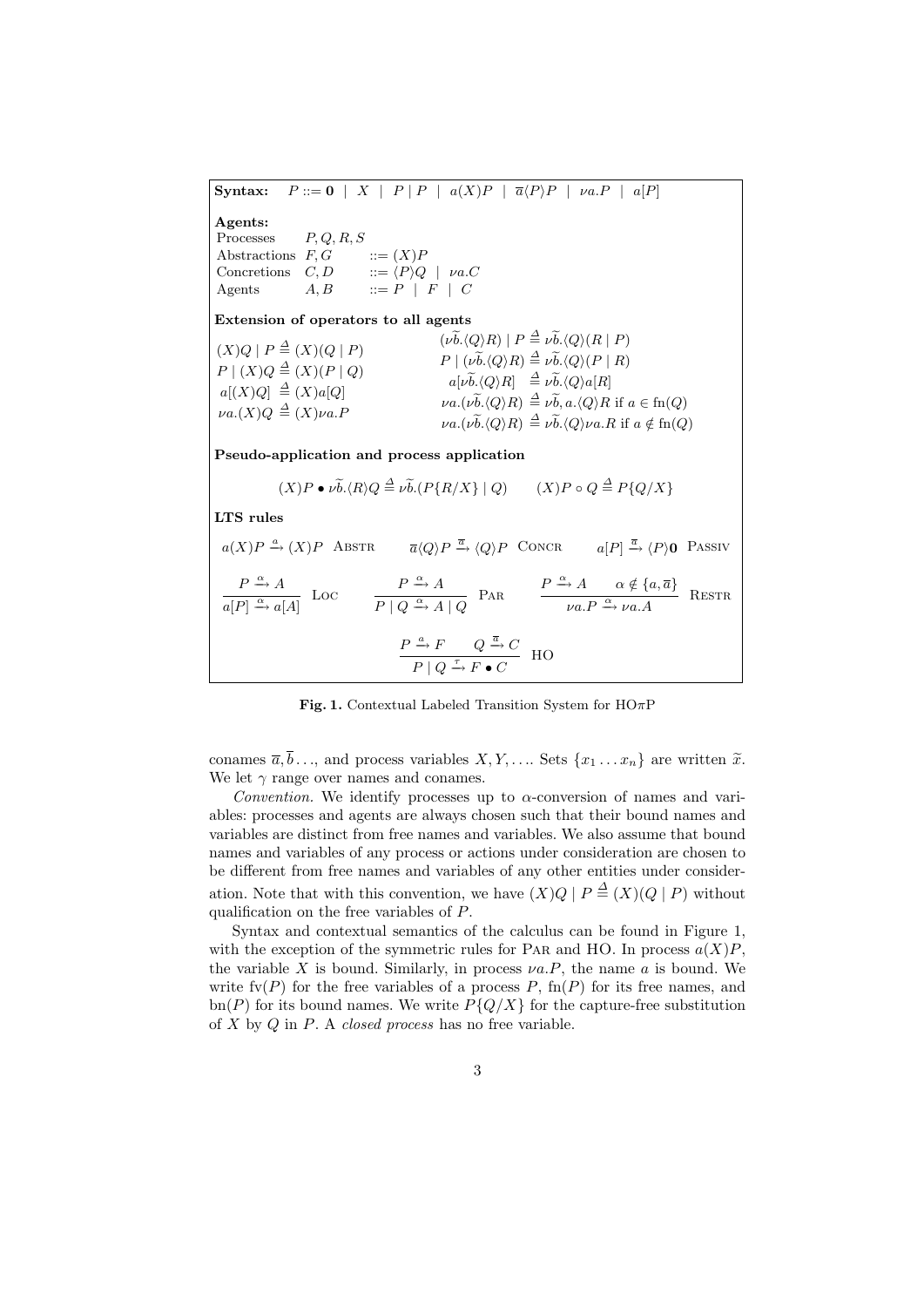Processes may evolve towards a process (internal actions  $P \stackrel{\tau}{\rightarrow} P'$ ), an abstraction (message input  $P \stackrel{a}{\rightarrow} F = (X)Q$ ), or a concretion (message output  $P \stackrel{\overline{a}}{\rightarrow} C = \nu \widetilde{b}. \langle R \rangle Q$ . Transition  $P \stackrel{a}{\rightarrow} (X)Q$  means that P may receive process R on a to continue as  $Q\{R/X\}$ . Transition  $P \stackrel{\overline{a}}{\rightarrow} \nu \widetilde{b}.\langle R \rangle Q$  means that P may send process R on a and continue as Q, and the scope of names  $\tilde{b}$  has to be expanded to encompass the recipient of  $R$ . A synchronous higher-order communication takes place when a concretion interacts with an abstraction (rule HO).

A locality  $a[P]$  is a transparent evaluation context: process P may evolve by itself and communicate freely with processes outside of locality a (rule Loc). At any time, passivation may be triggered and locality  $a[P]$  becomes a concretion  $\langle P \rangle 0$  (rule Passiv). Rule Loc implies that the scope of restricted names may cross locality boundaries. Scope extrusion outside localities is performed "by need" when a communication takes place, as defined in the extension of restriction to concretions in Fig. 1. Note that with this semantics, the interaction between passivation and restriction is not benign: in general processes  $b[\nu a.P]$ and  $\nu a.b[P]$  are not barbed congruent (see [14] for more details).

Remark 1. In HO $\pi$ P, process  $a(X)P$  is used for message input and process passivation, while Homer and the Kell calculus use two different receiving patterns. We chose to keep  $H\text{O}\pi\text{P}$  syntax as simple as possible; adding a specific input for passivation does not change our results.

#### Contextual Equivalences

Barbed congruence is the usual reduction-based behavioral equivalence. We identify reduction with  $\tau$ -transition  $\longrightarrow \stackrel{\Delta \tau}{\longrightarrow}$  and define weak reduction  $\implies$  as the reflexive and transitive closure of  $\longrightarrow$ . Observables  $\gamma$  of a process P, written  $P \downarrow_{\gamma}$ , are unrestricted names or conames on which a communication may immediately occur ( $P \xrightarrow{\gamma} A$ , for some agent A). Contexts  $\mathbb C$  are terms with a hole  $\Box$ . A relation R is a *congruence* iff P R Q implies  $\mathbb{C}\{P\}$  R  $\mathbb{C}\{Q\}$  for all contexts C.

**Definition 1.** A symmetric relation  $\mathcal{R}$  on closed processes is a strong (resp. weak) barbed bisimulation iff  $P R Q$  implies:

- $-$  for all P  $\downarrow_{\gamma}$ , we have  $Q \downarrow_{\gamma}$  (resp.  $Q \Longrightarrow \downarrow_{\gamma}$ );
- − for all  $P \longrightarrow P'$ , there exists Q' such that  $Q \longrightarrow Q'$  (resp.  $Q \Longrightarrow Q'$ ) and  $P' \mathrel{\mathcal{R}} Q';$

Strong (resp. weak) barbed congruence  $\sim_b$  (resp.  $\approx_b$ ) is the largest congruence that is a strong (resp. weak) barbed bisimulation.

A relation R is sound with respect to  $\sim_b$  (resp.  $\approx_b$ ) iff  $\mathcal{R} \subseteq \sim_b$  (resp.  $\mathcal{R} \subseteq \approx_b$ ); R is complete with respect to  $\sim_b$  (resp.  $\approx_b$ ) iff  $\sim_b \subseteq \mathcal{R}$  (resp.  $\approx_b \subseteq \mathcal{R}$ ).

As in  $HO\pi$  [21], we characterize strong barbed congruence using an early strong context bisimilarity. As explained in [15], bisimilarities in  $H\dot{\Omega}_{\pi}P$  require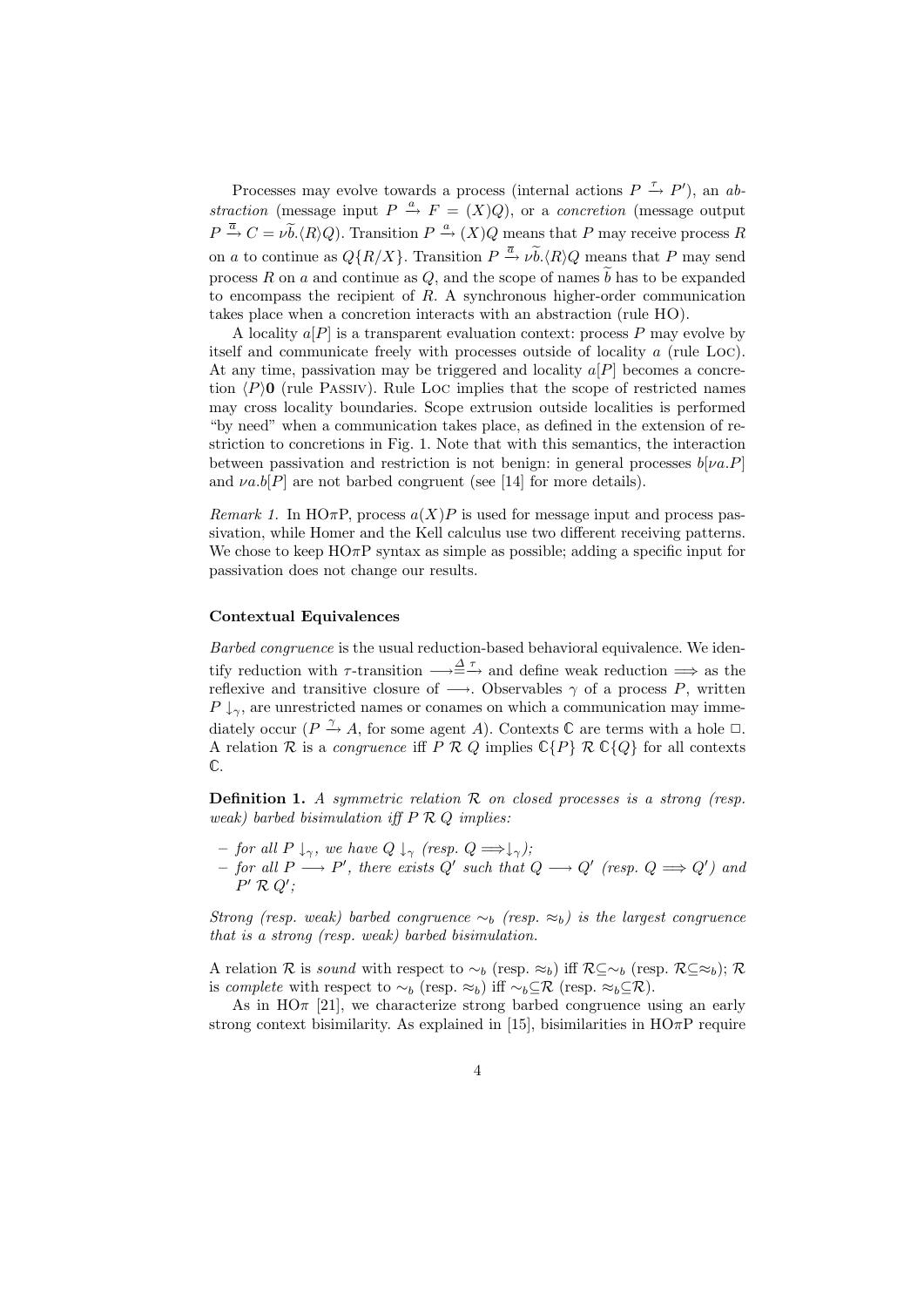more discriminating power than in  $H\Omega_{\pi}$ , as the passivation of enclosing localities has to be taken into account. Let *bisimulation contexts*  $\mathbb E$  be evaluation contexts, i.e., contexts that allow transitions at the hole position, used for observational purposes.

$$
\mathbb{E} ::= \Box \ | \ \mathit{va}.\mathbb{E} \ | \ \mathbb{E} \ | \ P \ | \ P \ | \mathbb{E} \ | \ a[\mathbb{E}]
$$

We write  $\text{bn}(\mathbb{E})$  the names bound at the hole position by the context  $\mathbb{E}:$  a name  $a \in \text{bn}(\mathbb{E}) \cap \text{fn}(P)$  is free in P and becomes bound in  $\mathbb{E}\{P\}.$ 

**Definition 2.** Early strong context bisimilarity  $\sim$  is the largest symmetric relation on closed processes R such that  $P \nR Q$  implies  $fn(P) = fn(Q)$  and:

- − for all  $P \stackrel{\tau}{\rightarrow} P'$ , there exists  $Q'$  such that  $Q \stackrel{\tau}{\rightarrow} Q'$  and  $P' \mathcal{R} Q'$ ;
- $-$  for all P  $\stackrel{a}{\rightarrow}$  F, for all C, there exists F' such that Q  $\stackrel{a}{\rightarrow}$  F' and F  $\bullet$  C R  $F' \bullet C;$
- − for all P  $\stackrel{\overline{a}}{\rightarrow} C$ , for all F, there exists C' such that  $Q \stackrel{\overline{a}}{\rightarrow} C'$  and for all  $\mathbb{E}$ ,  $F \bullet \mathbb{E}\{C\} \mathcal{R} F \bullet \mathbb{E}\{C'\}.$

Note. The late variant of strong context bisimulation can simply be obtained by changing the order of quantifications on concretions and abstractions in the above clauses. Thus the clause for input in late style would be: for all  $P \stackrel{a}{\rightarrow} F$ , there exists F' such that  $Q \xrightarrow{a} F'$  and for all C, we have  $F \bullet C \mathcal{R} F' \bullet C$ .

Condition  $fn(P) = fn(Q)$  is required because of lazy scope extrusion: two bisimilar processes with different free names may be distinguished by scope extrusion and passivation [15, 13].

**Theorem 1.** Relation  $\sim$  is a congruence and  $\sim = \sim_b$ .

The proof of congruence in Theorem 1 is the same as in the Kell calculus [24] (see [14] for details). Unfortunately, this technique fails with weak relations. We write  $\stackrel{\tau}{\Rightarrow}$  for the reflexive and transitive closure of  $\stackrel{\tau}{\rightarrow}$ . For every higher-order name or coname  $\gamma$ , we write  $\stackrel{\gamma}{\Rightarrow}$  for  $\Rightarrow \stackrel{\gamma}{\rightarrow}$ . As higher order steps result in concretions and abstractions, they may not reduce further; silent steps after this reduction are taken into account in the definition of weak bisimulation.

**Definition 3.** Early weak context bisimilarity  $\approx$  is the largest symmetric relation on closed processes R such that  $P \nR Q$  implies  $fn(P) = fn(Q)$  and:

- − for all  $P \stackrel{\tau}{\rightarrow} P'$ , there exists Q' such that  $Q \stackrel{\tau}{\Rightarrow} Q'$  and  $P' \mathcal{R} Q'$ ;
- $-$  for all P  $\stackrel{a}{\rightarrow}$  F, for all C, there exist F', Q' such that Q  $\stackrel{a}{\Rightarrow}$  F', F'  $\bullet$  C  $\stackrel{\tau}{\Rightarrow}$  Q', and  $F \bullet C \mathcal{R} Q'$ ;
- − for all P  $\stackrel{\overline{a}}{\rightarrow} C$ , for all F, there exists C' such that  $Q \stackrel{\overline{a}}{\Rightarrow} C'$  and for all  $\mathbb{E}$ , there exists Q' such that  $F \bullet \mathbb{E}\{C'\} \stackrel{\tau}{\Rightarrow} Q'$  and  $F \bullet \mathbb{E}\{C\} \mathcal{R} Q'$ .

Barbed congruence and context bisimilarities are extended to open processes via the notion of open extension  $\mathcal{R}^{\circ}$  of a relation  $\mathcal{R}$  on closed processes.

**Definition 4.** Let P and Q be two open processes. We have P  $\mathcal{R} \circ Q$  iff  $P \sigma \mathcal{R}$  $Q\sigma$  for all process substitutions  $\sigma$  that close P and Q.

In the following section, we present a congruence proof technique, called Howe's method, and then explain why it fails with early context bisimilarities.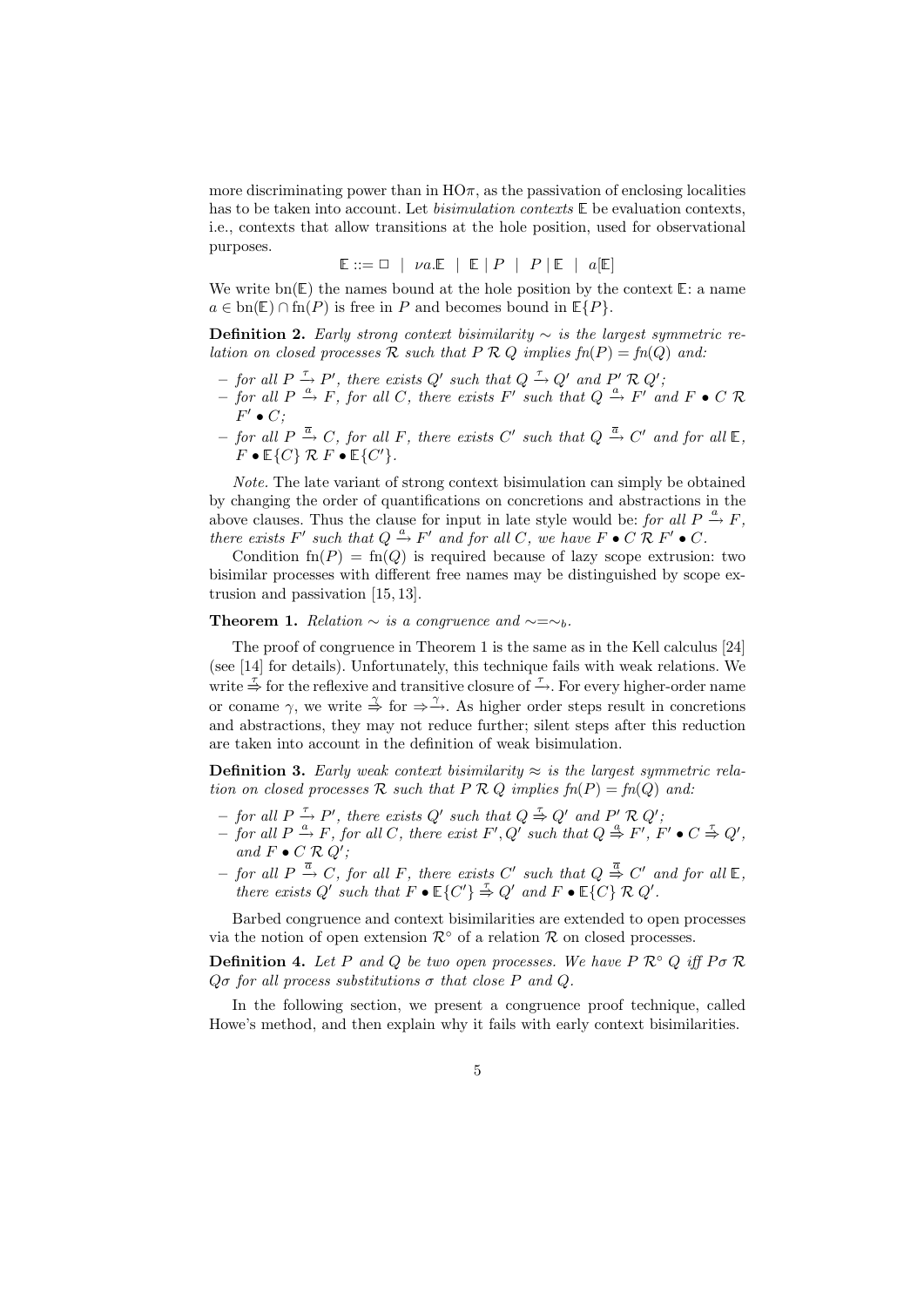## 3 Howe's Method

The essence of the method. Howe's method  $[10, 1, 7]$  is a systematic proof technique to show that a bisimilarity R (and its open extension  $\mathcal{R}^{\circ}$ ) is a congruence. The method can be divided in three steps: first, prove some basic properties on the *Howe's closure*  $\mathcal{R}^{\bullet}$  of the relation. By construction,  $\mathcal{R}^{\bullet}$  contains  $\mathcal{R}^{\circ}$  and is a congruence. Second, prove a simulation-like property for  $\mathcal{R}^{\bullet}$ . Finally, prove that  $\mathcal R$  and  $\mathcal R^{\bullet}$  coincide on closed processes. Since  $\mathcal R^{\bullet}$  is a congruence, conclude that  $\mathcal R$  is a congruence.

Howe's closure is inductively defined as the smallest congruence which contains  $\mathcal{R}^{\circ}$  and is closed under right composition with  $\mathcal{R}^{\circ}$ .

**Definition 5.** Howe's closure  $\mathcal{R}^{\bullet}$  of a relation  $\mathcal{R}$  is the smallest relation verifying:

 $\mathcal{R}^{\circ} \subseteq \mathcal{R}^{\bullet}$  ;  $\mathcal{R}^\bullet\mathcal{R}^\circ \mathcal{\subseteq} \mathcal{R}^\bullet;$ 

– for all operators op of the language, if  $\widetilde{P} \mathcal{R}^{\bullet} \widetilde{Q}$ , then  $op(\widetilde{P}) \mathcal{R}^{\bullet} op(\widetilde{Q})$ .

By definition,  $\mathcal{R}^{\bullet}$  is a congruence, and the composition with  $\mathcal{R}^{\circ}$  allows some transitivity and gives additional properties to the relation.

*Remark 2.* In the literature (e.g.,  $[10, 7, 9]$ ) Howe's closure is usually inductively defined by the following rule for all operators op in the language:

$$
\frac{\widetilde{P}\ \mathcal{R}^{\bullet}\ \widetilde{R}\ \ \text{op}(\widetilde{P})\ \mathcal{R}^{\circ}\ Q}{\text{op}(\widetilde{P})\ \mathcal{R}^{\bullet}\ Q}
$$

Both definitions are equivalent (see [7] for the proof). We believe that Definition 5 is easier to understand and to work with in the proofs.

By definition, we have  $\mathcal{R}^{\circ} \subseteq \mathcal{R}^{\bullet}$ . To have the reverse inclusion, we prove that  $\mathcal{R}^{\bullet}$  is a bisimulation. To this end, we need the following classical properties of Howe's closure of any equivalence R.

**Lemma 1.** Let  $R$  be an equivalence.

- If  $P \mathcal{R}^{\bullet} Q$  and  $R \mathcal{R}^{\bullet} S$ , then we have  $P\{R/X\} \mathcal{R}^{\bullet} Q\{S/X\}$ .
- The reflexive and transitive closure  $(\mathcal{R}^{\bullet})^*$  of  $\mathcal{R}^{\bullet}$  is symmetric.

The first property is typically used to establish the simulation-like result (second step of the method). Then one proves that the restriction of  $(\mathcal{R}^{\bullet})^*$  to closed terms is a bisimulation. Consequently we have  $\mathcal{R} \subseteq \mathcal{R}^{\bullet} \subseteq (\mathcal{R}^{\bullet})^* \subseteq \mathcal{R}$  on closed terms, and we conclude that bisimilarity  $\mathcal R$  is a congruence.

The main difficulty of the method lies in the proof of the simulation-like property for Howe's closure. In the following, we explain why we cannot directly use Howe's method with early context bisimilarity (Definition 2).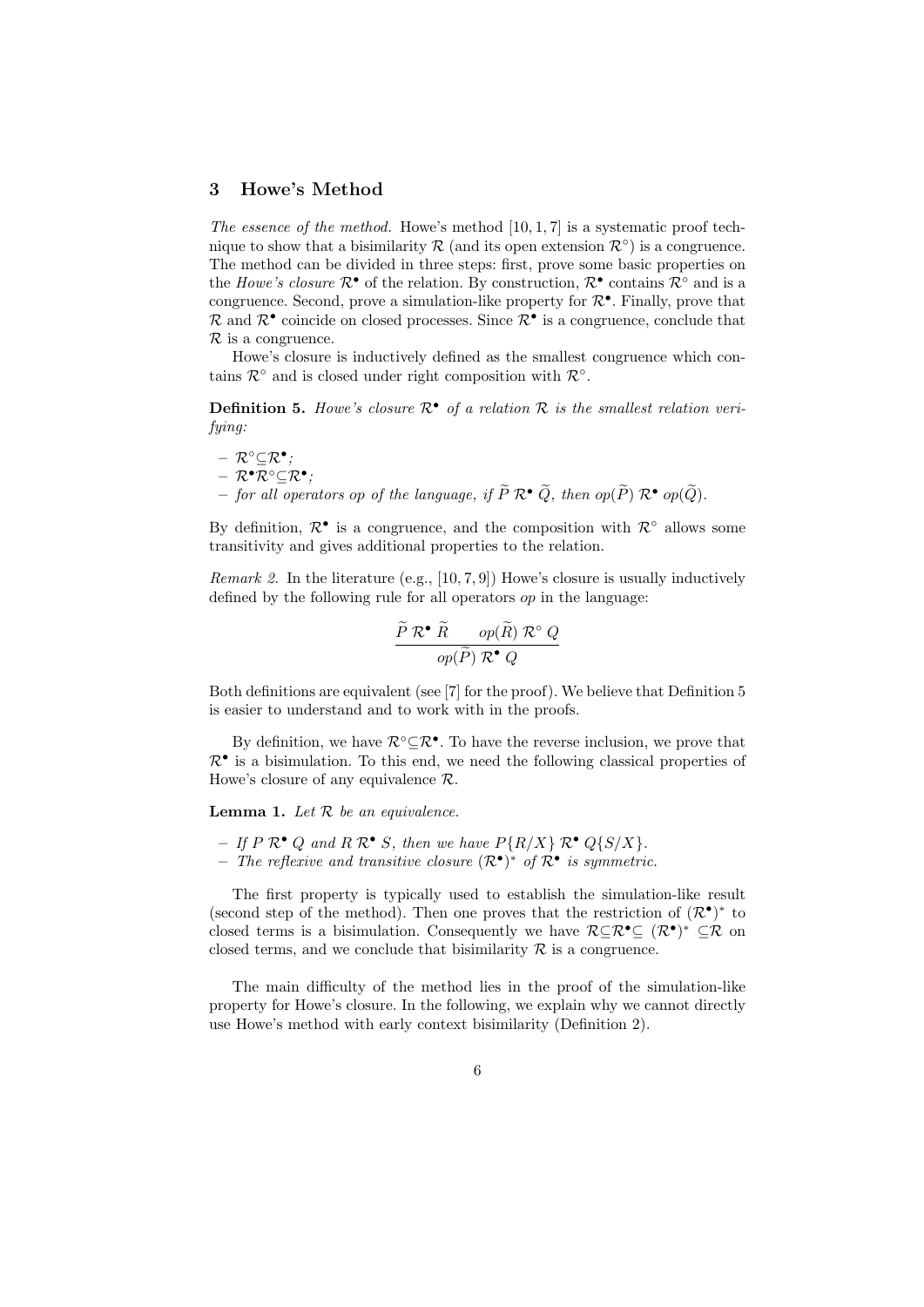*Communication problem.* To prove that  $\mathcal{R}^{\bullet}$  is a simulation, we need to establish a stronger result, to avoid transitivity issues which otherwise would arise and make the method fail in the weak case [14]. Given a bisimilarity  $R$  based on a LTS  $P \stackrel{\lambda}{\rightarrow} A$ , the simulation-like result follows the pattern below, similar to a higher-order bisimilarity clause, such as the one for Plain CHOCS [26].

Let P  $\mathcal{R}^{\bullet}$  Q. If  $P \xrightarrow{\lambda} A$ , then for all  $\lambda \mathcal{R}^{\bullet}$   $\lambda'$ , there exists B such that  $Q \xrightarrow{\lambda'} B$ and  $A \mathcal{R}^{\bullet} B$ .

Early bisimulations are those where all the information about a step on one side is known before providing a matching step. In the higher-order setting with concretions and abstractions, it means that when an output occurs, the abstraction that will consume the output is specified before the matching step is given. In fact, the matching step may very well be different for a given output when the abstraction considered is different. Symmetrically, in the case of an input, the matching step is chosen depending on the input and the actual concretion that is provided. In both cases, this amounts to putting the abstraction in the label in the case of an output, and the concretion in the label in case of an input. One is thus lead to prove the following simulation property.

Conjecture 1. If  $P \mathcal{R}^{\bullet} Q$ , then:

- − for all  $P \stackrel{\tau}{\rightarrow} P'$ , there exists  $Q'$  such that  $Q \stackrel{\tau}{\rightarrow} Q'$  and  $P' R^{\bullet} Q';$
- for all  $P \stackrel{a}{\rightarrow} F$ , for all  $C \mathcal{R}^{\bullet} C'$ , there exists  $F'$  such that  $Q \stackrel{a}{\rightarrow} F'$  and  $F \bullet C \mathcal{R}^{\bullet} F' \bullet C';$
- for all  $P \stackrel{\overline{a}}{\rightarrow} C$ , for all  $F \mathcal{R}^{\bullet} F'$  there exists  $C'$  such that  $Q \stackrel{\overline{a}}{\rightarrow} C'$  and for all  $\mathbb{E},$  we have  $F \bullet \mathbb{E}\{C\} \mathcal{R}^{\bullet} F' \bullet \mathbb{E}\{C'\}.$

These clauses raise several issues. First, we have to find extensions of Howe's closure to abstractions and concretions which fit an early style. Even assuming such extensions, there are issues in the inductive proof of conjecture 1 with higher-order communication. The reasoning is by induction on  $P \mathcal{R}^{\bullet} Q$ . Suppose we are in the parallel case, i.e., we have  $P = P_1 | P_2$  and  $Q = Q_1 | Q_2$ , with  $P_1 \mathcal{R}^{\bullet} Q_1$  and  $P_2 \mathcal{R}^{\bullet} Q_2$ . Suppose that we have  $P \stackrel{\tau}{\rightarrow} P'$ , and the transition comes from rule HO: we have  $P_1 \stackrel{a}{\rightarrow} F$ ,  $P_2 \stackrel{\overline{a}}{\rightarrow} C$  and  $P' = F \bullet C$ . We want to find Q' such that  $Q \stackrel{\tau}{\rightarrow} Q'$  and  $P' \mathcal{R}^{\bullet} Q'$ . We also want to use the same rule HO, hence we have to find  $F', C'$  such that  $Q \stackrel{\tau}{\rightarrow} F' \bullet C'$ . However we cannot use the input clause of the induction hypothesis with  $P_1, Q_1$ : to have a  $F'$  such that  $Q_1 \stackrel{a}{\rightarrow} F'$ , we have to find first a concretion C' such that C  $\mathcal{R}^{\bullet}$  C'. We cannot use the output clause with  $P_2, Q_2$  either: to have a C' such that  $Q_2 \stackrel{\overline{a}}{\rightarrow} C'$ , we have to find first an abstraction  $F'$  such that  $F \mathcal{R}^{\bullet} F'$ . We cannot bypass this mutual dependency and the inductive proof of conjecture 1 fails.

Remark 3. Note that the reasoning depends more on the bisimilarity than on the calculus: the same problem occurs with early context bisimilarities for  $HO\pi$ , Homer, and the Kell calculus.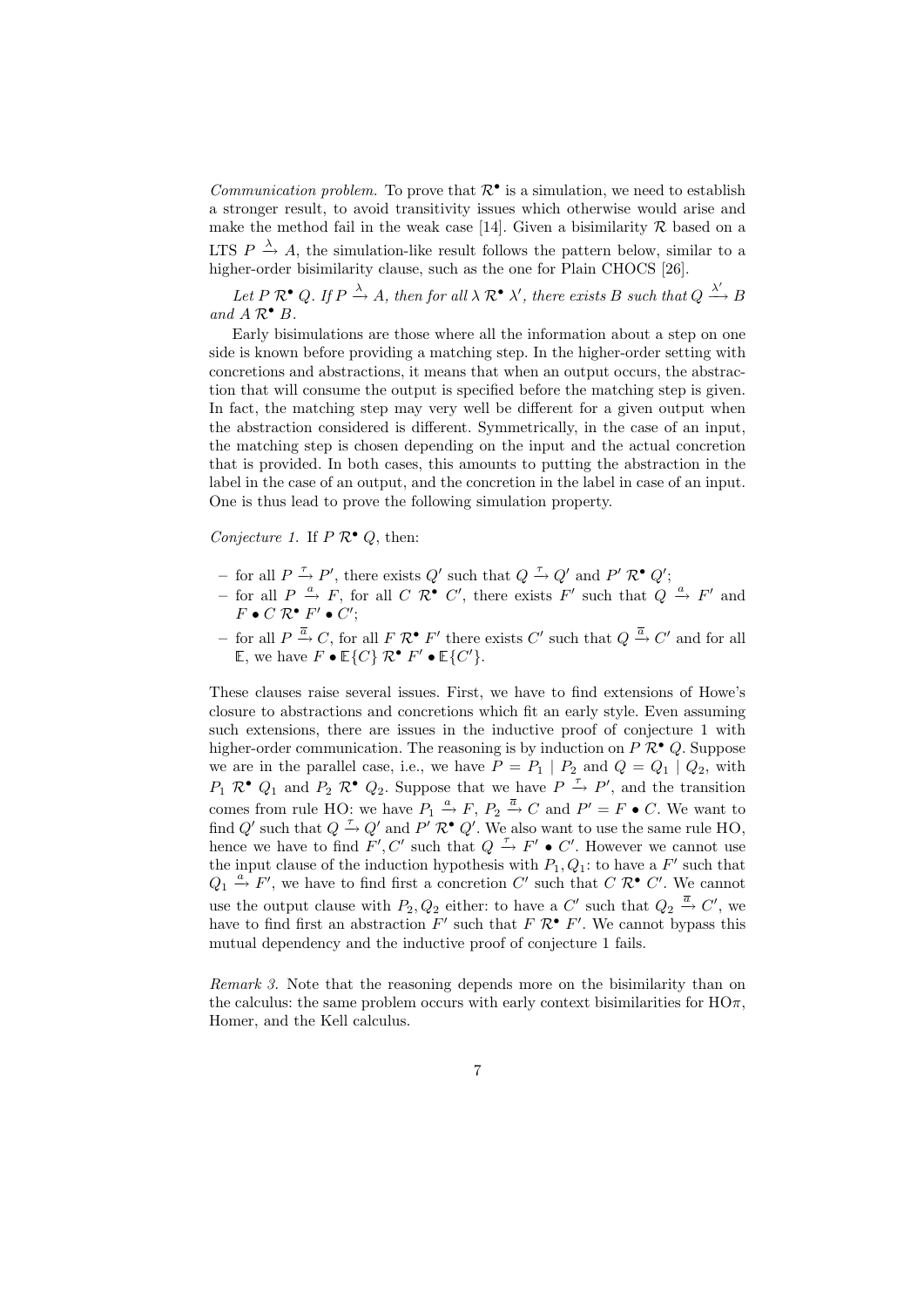The intuition behind our approach. A simple way to break the mutual dependency between concretions and abstractions is to give up on the early style. An approach, used in [6], is to change the output case to a late style (hence the name, *input-early*, of their bisimulation): an output is matched by another output independently of the abstraction that receives it. This breaks the symmetry and allows us to proceed forward: first find the matching output  $C'$ , then for this  $C'$  find the matching input using the input-early relation  $\sim_{ie}$ . Howe's closure is then extended to concretions  $C \sim_{ie}^{\bullet} C'$  and a simulation-like property similar to Conjecture 1 is shown, except that the output clause is changed into:

- for all  $P \stackrel{\overline{a}}{\rightarrow} C$ , there exists  $C'$  such that  $Q \stackrel{\overline{a}}{\rightarrow} C'$  and  $C \sim_{ie}^{\bullet} C'$ .

However, in the weak case, this input-early approach does not result in a sound and complete characterization of weak barbed congruence. Definition of weak input-early bisimilarity has to be written in the *delay* style: internal actions are not allowed after a visible action. The delay style is necessary to keep the concretion clause independent from abstractions. It is not satisfactory since delay bisimilarities are generally not complete with respect to weak barbed congruence.

We thus propose a different approach, detailed in Section 4, that works with weak bisimulations defined in the early non-delay style. In our solution, the output clause is not late, just a little less early. More precisely, instead of requiring the abstraction before providing a matching output, we only require the process that will do the reception (that will reduce to the abstraction). This may seem a very small change, yet it is sufficient to break the symmetry. We return to the communication problem where  $P_1 | P_2$  is in relation with  $Q_1 | Q_2$ . The concretion C' from  $Q_2$  matching the  $P_2 \stackrel{\overline{a}}{\rightarrow} C$  step depends only on  $P_1$ , which is known, and not on some unknown abstraction. We can then obtain the abstraction  $F'$ from  $Q_2$  that matches the  $P_1 \stackrel{a}{\rightarrow} F$  step. This abstraction depends fully on  $C'$ , in the usual early style. Technically, we do not use concretions and abstractions anymore. In the LTS, when a communication between  $P$  and  $Q$  occurs, this becomes a transition from P using Q as a label (rule  $HO_{\tau}$  in Fig. 2). Higher in the derivation, the actual output from  $P$  is discovered, and we switch to dealing with the input knowing exactly the output (rule  $\text{OUT}_o$  in Fig. 3). The proof of the bisimulation property for the candidate relation relies on this serialization of the LTS, which illustrates the break in the symmetry. On the other hand, the gap between a completely early relation and this one is small enough to let us prove that they actually coincide.

#### 4 Complementary Semantics for  $H\text{O}\pi\text{P}$

We define a new semantics for  $H\Omega \pi P$  that coincides with the contextual one, yet allows the use of Howe's method to prove the soundness of early bisimilarities.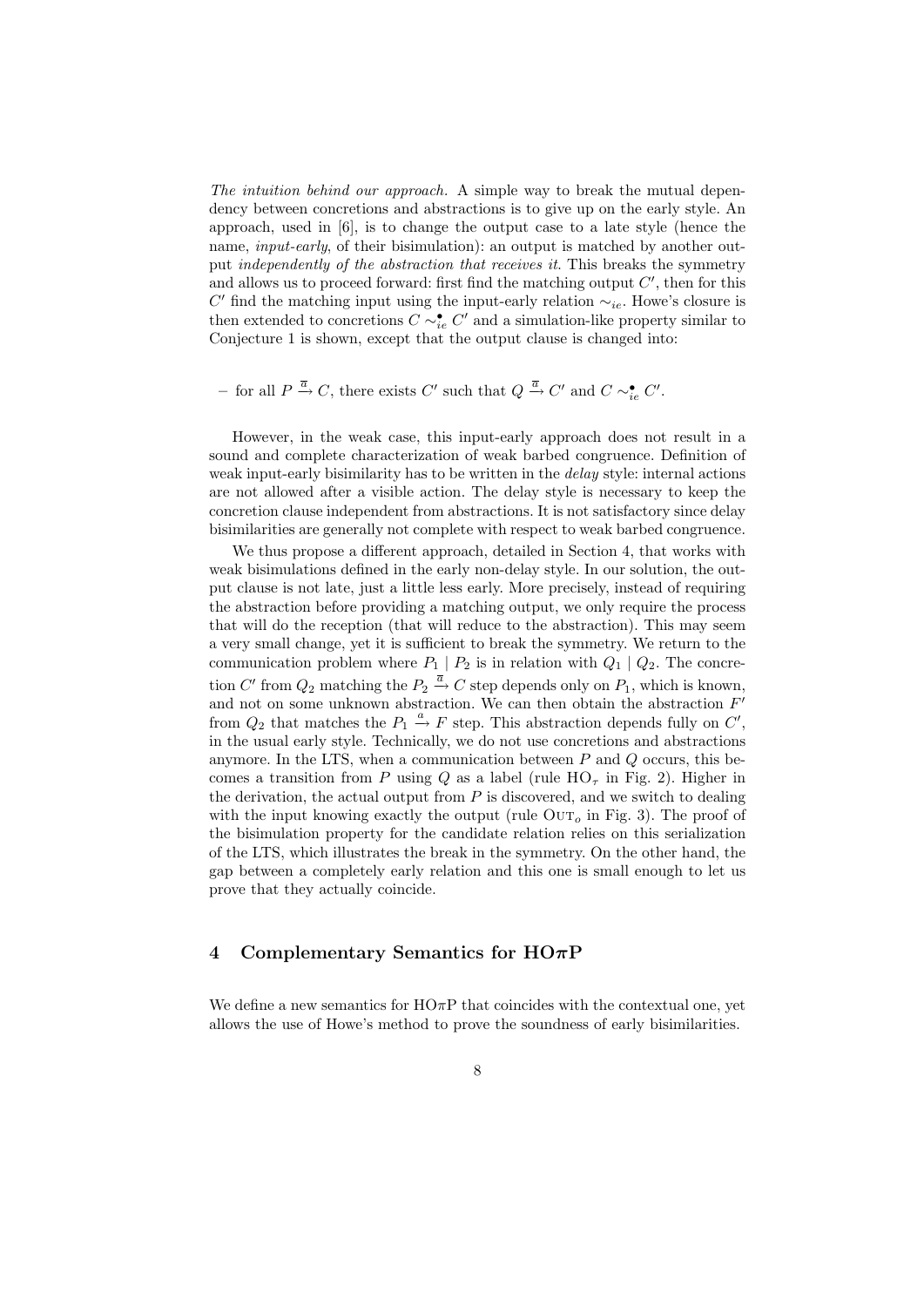$$
a(X)P \xrightarrow{a,R} P\{R/X\} \text{IN}_{i} \qquad \frac{P \xrightarrow{\mu} P'}{P \mid Q \xrightarrow{\mu} P' \mid Q} \text{PAR}_{i\tau} \qquad \frac{P \xrightarrow{\mu} P'}{a[P] \xrightarrow{\mu} a[P']} \text{Loc}_{i\tau}
$$

$$
\frac{P \xrightarrow{\mu} P'}{\nu a.P \xrightarrow{\mu} \nu a.P'} \text{REST}_{i\tau} \qquad \frac{P \xrightarrow{\overline{a}, Q, \square} \xrightarrow{\overline{b}} P'}{P \mid Q \xrightarrow{\overline{r}} P'} \text{ HO}_{\tau}
$$

Fig. 2. Complementary LTS for  $H\text{O}\pi\text{P}$ : Internal and Message Input Actions

#### 4.1 Complementary LTS

We define a LTS  $P \stackrel{\lambda}{\mapsto} P'$  where processes always evolve to other processes. We have three kinds of transitions: internal actions  $P \stackrel{\tau}{\mapsto} P'$ , message input  $P \stackrel{a,R}{\longmapsto}$ P', and message output  $P \xrightarrow{\overline{a}, Q, \mathbb{E}} P'$ . We call this new LTS *complementary* since labels  $\lambda$  contain contexts complementing and interacting with P for observational purposes. They are used to establish bisimilarity.

Rules for internal actions  $P \stackrel{\tau}{\mapsto} P'$  are similar to the ones for the contextual LTS  $P \stackrel{\tau}{\rightarrow} P'$ , except for higher-order communication since message output is different; we detail rule  $HO_{\tau}$  later. Message input  $P \stackrel{a,R}{\longmapsto} P'$  means that process P may receive the process R as a message on a and becomes  $P'$ . In the contextual style, it means that  $P \stackrel{a}{\rightarrow} F$  and  $P' = F \circ R$  for some F. Complementary message input is simply contextual input written in the early style. We let  $\stackrel{\mu}{\mapsto}$  range over  $\stackrel{\tau}{\mapsto}$  and  $\stackrel{a,R}{\longmapsto}$ . For higher-order input, we define  $n(a,R) = a$ . Rules can be found in Figure 2 except for the symmetric counterparts of rules  $\text{PaR}_{i\tau}$  and  $\text{HO}_{\tau}$ .

We now detail output actions  $P \stackrel{\overline{a},Q,\mathbb{E}}{\longrightarrow} P'$ . Rules can be found in Fig. 3, except for the symmetric of rule Par<sub>o</sub>. Context bisimilarity (Definition 2) compares message outputs by making them react with an abstraction  $F$  and a context  $E$ . In complementary semantics, we consider a *receiving process*  $Q$  instead of  $F$ , i.e., a process able to receive the message emitted by P on a. Transition  $P \stackrel{\overline{a}, Q, \mathbb{E}}{\longrightarrow} P'$ means that P is put under context  $E$  and emits a message on a, which is received by Q: we have  $\mathbb{E}\{P\}$  |  $Q \stackrel{\tau}{\mapsto} P'$  by communication on a. In the contextual style, it means that there exist F, C such that  $P \stackrel{\overline{a}}{\rightarrow} C$ ,  $Q \stackrel{a}{\rightarrow} F$ , and  $P' = F \bullet \mathbb{E}\{C\}$ . It is not however a simple rewrite of contextual transitions in an early style as the abstraction  $F$  is not fixed by the rule. Consider rule  $\text{OUT}_o$  for message output. Unlike contextual rule CONCR, it needs a premise  $Q \xrightarrow{a,R} Q'$ , to check that  $Q$ is able to receive on a the emitted process  $R$ . The resulting process  $Q'$  is then run in parallel with the continuation  $S$  under context  $E$ . By hypothesis of rule  $\text{OUT}_o$ , the context does not capture any free name of R. We explain below why we choose to first deal with capture-free contexts. For such contexts, we introduce the transition  $\overline{a}\langle R\rangle S \stackrel{\overline{a},Q,\mathbb{E}}{\longrightarrow_{\widetilde{b}}} Q' | \mathbb{E}\lbrace S\rbrace$ . In the contextual semantics, we have  $\overline{a}\langle R\rangle S \stackrel{\overline{a}}{\rightarrow} \langle R\rangle S$ , and context bisimilarity tests  $F \bullet \mathbb{E}\{\langle R\rangle S\}$  in the output clause, which is equal to  $F \circ R \mid \mathbb{E}{S}$  for capture-free contexts. Since  $Q'$  may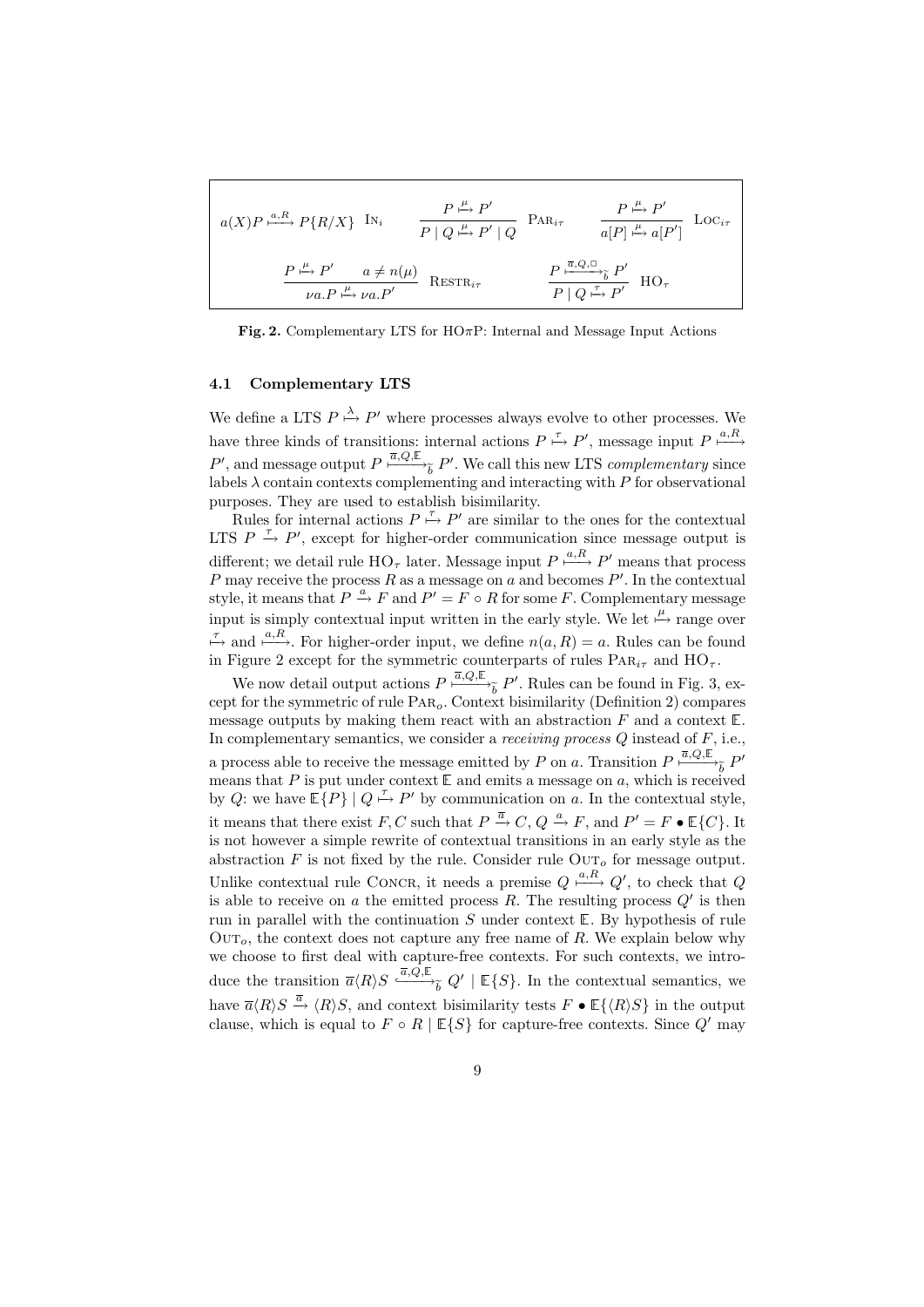$$
\frac{\operatorname{fn}(R) = \tilde{b} \qquad Q \xrightarrow{a, R} Q' \qquad \operatorname{bn}(\mathbb{E}) \cap \tilde{b} = \emptyset}{\overline{a}(R)S \xrightarrow{\overline{a}, Q, \mathbb{E}} \hat{b} Q' | \mathbb{E}\{S\}}
$$
\n
$$
\frac{\operatorname{fn}(P) = \tilde{b} \qquad Q \xrightarrow{b, P} Q' \qquad \operatorname{bn}(\mathbb{E}) \cap \tilde{b} = \emptyset}{b[P] \xrightarrow{\overline{b}, Q, \mathbb{E}} \hat{b} Q' | \mathbb{E}\{0\}}
$$
\n
$$
\frac{P \xrightarrow{\overline{a}, Q, \mathbb{E}\{b[\Box]\}} \hat{b}}{b[P] \xrightarrow{\overline{a}, Q, \mathbb{E}\{1\} \hat{b}} P' \qquad \operatorname{PAR}_o} \qquad \frac{P \xrightarrow{\overline{a}, Q, \mathbb{E}} \hat{b} P' \xrightarrow{b[P]} \frac{\overline{a}, Q, \mathbb{E}\{b[\Box]\}}{\hat{b}P]} \hat{b}}{p \cdot P \xrightarrow{\overline{a}, Q, \mathbb{E}\{1\} \hat{b}} \hat{b}} \qquad \frac{P \xrightarrow{\overline{a}, Q, \mathbb{E}} \hat{b} P' \qquad c \neq a \qquad c \in \tilde{b}}{\nu c \cdot P \xrightarrow{\overline{a}, Q, \mathbb{E}} \hat{b} \cdot c \cdot P'} \qquad \operatorname{EXTR}_o
$$
\n
$$
\frac{P \xrightarrow{\overline{a}, Q, \mathbb{E}\{1\} \cap \hat{b}} \hat{b} P' \qquad c \neq a \qquad c \notin \tilde{b}}{\nu c \cdot P \xrightarrow{\overline{a}, Q, \mathbb{E}} \hat{b} P' \qquad \operatorname{EXTR}_o} \qquad \frac{P \xrightarrow{\overline{a}, Q, \mathbb{E}} \hat{b} P'}{P \xrightarrow{\overline{a}, Q, \mathbb{E}} \hat{b}} \qquad \frac{P \xrightarrow{\overline{a}, Q, \mathbb{E}} \hat{b}}{\rho \xrightarrow{\overline{a}, Q, \mathbb{E}\{1\} \cap \hat{b}} \hat{b}} \qquad \operatorname{CFREE}_o
$$
\n
$$
\frac{P \xrightarrow{\overline{a}, Q
$$

Fig. 3. Complementary LTS for HO $\pi$ P: Message Output Actions

be rewritten as  $F \circ R$  for some F, the complementary transition mimics exactly the context bisimilarity output clause.

Note that the message no longer appears in the label of output transitions. We thus need additional information to deal with scope extrusion in the rules for name restriction. To this end, rule  $\overline{\text{OUT}}_o$  stores the free names  $\tilde{b}$  of R in the label. Scope extrusion may happen in the process under consideration (e.g.,  $P = \nu c.\overline{a}\langle R\rangle S$  with  $c \in \text{fn}(R)$  or because of the bisimulation context  $\mathbb{E}$  (e.g.,  $P = \overline{a} \langle R \rangle S$  and  $\mathbb{E} = d[\nu c.(\Box \mid \overline{c} \langle 0 \rangle 0)]$  with  $c \in \text{fn}(R)$ ). Notice that premise  $fn(\mathbb{E}) \cap \widetilde{b} = \emptyset$  in rule OUT<sub>o</sub> forbids the latter kind of capture. We thus first define auxiliary transitions  $P \stackrel{\overline{a}, Q, \mathbb{E}}{\longrightarrow_{\widetilde{b}}} P'$  where  $\mathbb E$  is a capture-free context, and we then give rules for all contexts  $P \xrightarrow{\bar{a}, Q, \mathbb{E}} P'$ .

We now explain the restriction rules on an example; let  $P = \overline{a}(R)S$  and  $c \in \text{fn}(R)$ . Process  $\nu c \cdot P$  may emit R on a, but the scope of c has to be expanded to encompass the recipient of R. First premise of rule  $\operatorname{EXT}_o$  checks that P may output a message; here we have  $\overline{a}\langle R\rangle S \xrightarrow{\overline{a},Q,\mathbb{E}} \mathbb{E}\lbrace S\rbrace | Q'$  with  $\widetilde{b} = \text{fn}(R)$ . In conclusion, we have  $\nu c.\overline{a}\langle R\rangle S \stackrel{\overline{a},Q,\mathbb{E}}{\longrightarrow}_{\widetilde{b}\setminus c}\nu c.(\mathbb{E}\{S\} \mid Q')$ . Scope of c includes  $Q'$  as expected. For a concretion  $C = \nu \tilde{a}. \langle P_1 \rangle P_2$ , the names  $\widetilde{b_C}$  that may be extruded are the free names of  $P_1$  which are not already bound in  $\tilde{a}$ , i.e.,  $\tilde{b}_C = \text{fn}(P_1) \setminus \tilde{a}$ .

Suppose now that  $P = \overline{a} \langle R \rangle S$  with  $c \notin \text{fn}(R)$ . Process  $\nu c \cdot P$  may emit a message, but the scope of  $c$  has to encompass only the continuation  $S$ : we want to obtain  $\nu c \cdot P \xrightarrow{\overline{a}, Q, \mathbb{E}} {\{\nu c. S\}} \mid Q'$ . To this end, we consider  $P \xrightarrow{\overline{a}, Q, \mathbb{E} {\{\nu c. \Box\}}} {\widetilde{b}}$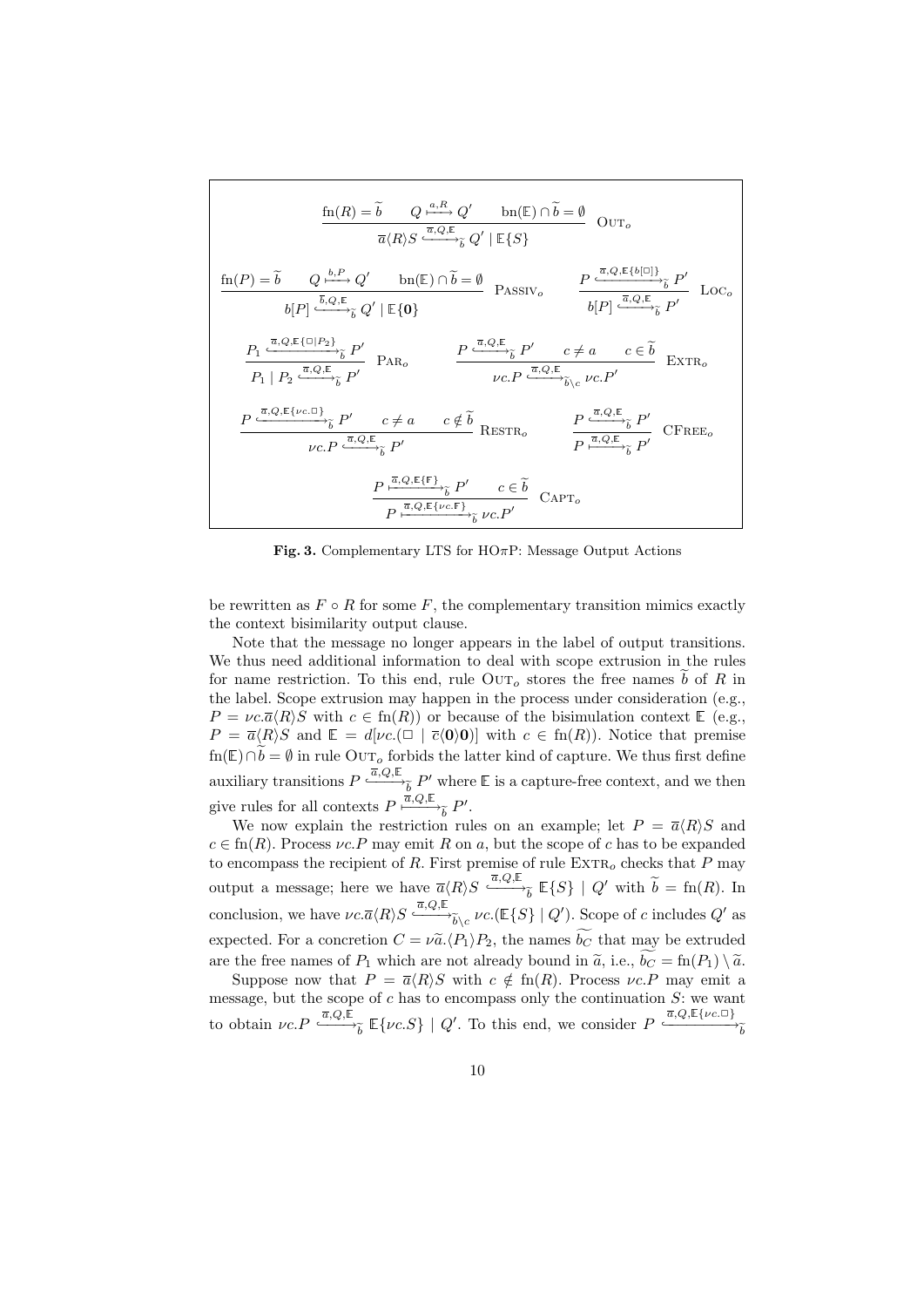$P'$  as a premise of rule RESTR<sub>o</sub>. In process  $P'$ , the continuation is put under  $\mathbb{E}\{\nu c.\Box\}$ , hence we obtain  $\overline{a}\langle R\rangle S \xrightarrow{\overline{a},Q,\mathbb{E}\{\nu c.\Box\}} \mathbb{E}\{\nu c.S\} \mid Q' = P'$ , as expected and reflected in the conclusion of the rule.

Rule for passivation  $PASSIV<sub>o</sub>$  is similar to rule  $OUT<sub>o</sub>$ , while rules  $LOC<sub>o</sub>$  and  $PAR<sub>o</sub>$  follow the same pattern as rule  $RESTR<sub>o</sub>$ . Rule  $CFREE<sub>o</sub>$  simply means that a transition with a capture-free context is a message output transition. We now explain how to deal with context capture with rule  $C_{\text{APT}_o}$ . Suppose  $P = \overline{a} \langle R \rangle S$  and  $\mathbb{E}' = d[\nu c. (\Box \overline{c} \langle 0 \rangle 0)]$  with  $c \in \text{fn}(R)$ ; we want to obtain  $P \xrightarrow{\overline{a},Q,\overline{\mathbb{E}}'} \nu c.(d[S \mid \overline{c}(0)0] \mid Q')$  (with the scope of c extended out of d). We first consider the transition  $P \xrightarrow{\bar{a}, Q, \mathbb{E}\{\mathbb{F}\}} \tilde{b}$  without capture on c; in our case we have  $P \stackrel{\overline{a},Q,d[\Box | \overline{c}(0)0]}{\longrightarrow_{\widetilde{b}}} d[S | \overline{c}(0)0] | Q' = P'$  with  $\mathbb{E} = d[\Box]$  and  $\mathbb{F} = \Box | \overline{c}(0)0$ . According to the rule, we have  $P \xrightarrow{\overline{a}, Q, \mathbb{E}\{\nu c.\mathbb{F}\}}_{\widetilde{b}} \nu c.P'$ , that is  $P \xrightarrow{\overline{a}, Q, \mathbb{E}'}_{\widetilde{b}} \nu c.(d|S|)$  $\overline{c}(0)0$  |  $Q'$ ). The scope of c is extended outside  $\mathbb E$  and includes the recipient of the message, as required.

Premise  $P \xrightarrow{\overline{a}, Q, \square} P'$  of rule  $HO_{\tau}$  (Figure 2) means that process P sends a message on  $a$  to  $Q$  without any context around  $P$ , and the result is  $P'$ . Consequently we have  $P \mid Q \stackrel{\tau}{\mapsto} P'$  by communication on a, which is the expected conclusion. Names  $\tilde{b}$  may no longer be potentially extruded, so we simply forget them.

#### 4.2 Complementary Bisimilarity

We now define complementary bisimilarity and prove its soundness using Howe's method. Strong complementary bisimilarity for  $H\Omega \pi P$  is simply the classic bisimilarity associated to the complementary LTS with an additional condition on free names.

**Definition 6.** Strong complementary bisimilarity  $\sim_m$  is the largest symmetric relation R such that P R Q implies  $fn(P) = fn(Q)$  and for all  $P \stackrel{\lambda}{\mapsto} P'$ , there exists  $Q \stackrel{\lambda}{\mapsto} Q'$  such that  $P' \mathcal{R} Q'$ .

We define  $\mathbb{E} \sim_m^{\bullet} \mathbb{E}'$  as the smallest congruence that extends  $\sim_m^{\bullet}$  with  $\Box \sim_m^{\bullet} \Box$ . We also extend  $\sim_m^{\bullet}$  to labels  $\lambda$  in the following way: we have  $\lambda \sim_m^{\bullet} \lambda'$  iff  $\lambda = \lambda' =$  $\tau$ , or  $\lambda = (a, R), \lambda' = (a, R')$  with  $R \sim_m^{\bullet} R'$ , or  $\lambda = (\overline{a}, R, \mathbb{E}, \widetilde{b}), \lambda' = (\overline{a}, R', \mathbb{E}', \widetilde{b})$ with  $R \sim_m^{\bullet} R'$  and  $\mathbb{E} \sim_m^{\bullet} \mathbb{E}'$ . We prove the following simulation-like property for  $\sim_m^\bullet$ :

**Lemma 2.** Let P, Q be closed processes. If  $P \sim_m^{\bullet} Q$  and  $P \stackrel{\lambda}{\mapsto} Q$ , then for all  $\lambda \sim_m^{\bullet} \lambda'$ , there exists Q' such that  $Q \stackrel{\lambda'}{\longmapsto} Q'$  and  $P' \sim_m^{\bullet} Q'$ .

The higher-order communication problem of Section 3 is avoided. We recall that in this case, we have  $P_1 \, | \, P_2 \sim_m^{\bullet} Q_1 \, | \, Q_2$  with  $P_1 \sim_m^{\bullet} Q_1$ ,  $P_2 \sim_m^{\bullet} Q_2$  and  $P_1 \xrightarrow{\overline{a}, P_2, \square} P'$ . We can apply directly the message output clause of the induction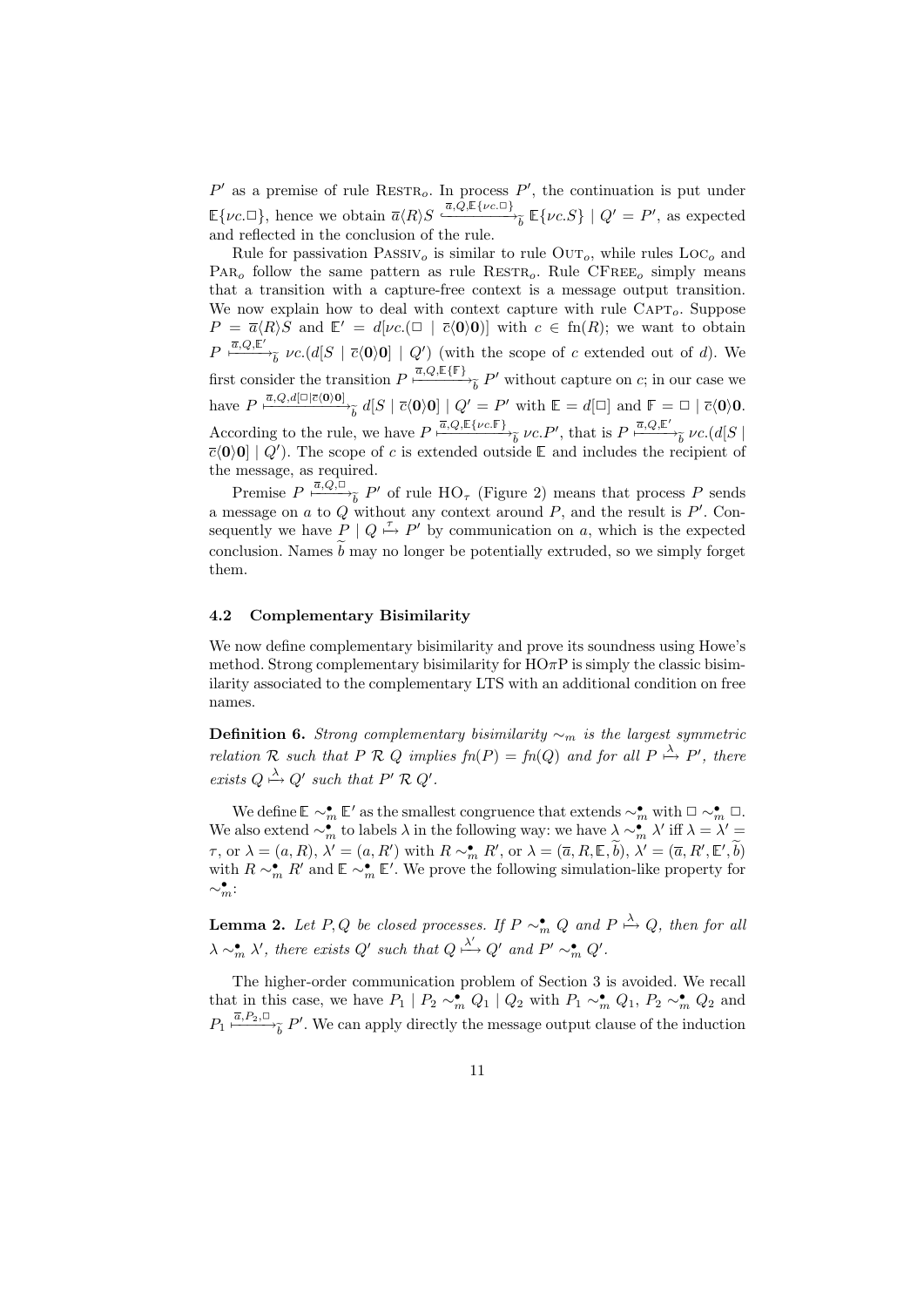hypothesis: there exists  $Q'$  such that  $Q_1 \stackrel{\overline{a},Q_2,\square}{\longmapsto}_{\widetilde{b}} Q'$  and  $P' \sim_m^{\bullet} Q'$ . We conclude that  $Q_1 | Q_2 \stackrel{\tau}{\mapsto} Q'$  (by rule  $HO_{\tau}$ ) with  $P' \sim_m^{\bullet} Q'$  as wished.

Theorem 2. Relation  $\sim_m$  is a congruence.

We now turn to the relationship between context and complementary bisimilarities. We show that they actually coincide.

#### Theorem 3. We have  $\sim=\sim_m$ .

In the message input case, complementary bisimilarity tests with a process while context bisimilarity tests with a concretion. Both testings are equivalent because of the congruence of  $\sim_m$  (Theorem 2). See [13] for more details. The output clause of complementary bisimilarity requires that transition  $P \stackrel{\overline{a},T,\mathbb{E}}{\longmapsto}_{\widetilde{b}} P'$ has to be matched by a transition  $Q \xrightarrow{\bar{a},T,\mathbb{E}} Q'$  with the same set of names  $\tilde{b}$ which may be extruded. At first glance, we do not have this requirement for the early strong context bisimilarity, hence we first have to prove that it is the case before proving Theorem 3.

Correspondence also holds in the weak case. We write  $\stackrel{\tau}{\mapsto}$  the reflexive and transitive closure of  $\stackrel{\tau}{\mapsto}$ . We define  $\stackrel{a,R}{\Longrightarrow}\stackrel{\tau}{\mapsto}$  as  $\stackrel{\tau}{\mapsto} \stackrel{a,R}{\mapsto} \stackrel{\tau}{\mapsto}$ . In the weak case, two processes P and Q may evolve independently before interacting with each other. Since a transition  $P \stackrel{\overline{a}, Q, \mathbb{E}}{\longrightarrow_{\widetilde{b}}} P'$  includes a communication between P and Q, we have to authorize Q to perform  $\tau$ -actions before interacting with P in the weak output transition. We define  $P \stackrel{\overline{a},Q,\mathbb{E}}{\longrightarrow} P'$  as  $P \stackrel{\tau}{\mapsto} \stackrel{\overline{a},Q',\mathbb{E}}{\longrightarrow} \frac{\tau}{b} \stackrel{\tau}{\mapsto} P'$  with  $Q \stackrel{\tau}{\mapsto} Q'$ . Z

**Definition 7.** Weak complementary bisimilarity  $\approx_m$  is the largest symmetric relation R such that P R Q implies  $fn(P) = fn(Q)$  and for all  $P \stackrel{\lambda}{\mapsto} P'$ , there exists  $Q \stackrel{\lambda}{\mapsto} Q'$  such that  $P' \mathcal{R} Q'$ .

Using the same proofs techniques as in the strong case, we have the following results.

**Theorem 4.** Relation  $\approx_m$  is a congruence.

Theorem 5. We have  $\approx_m = \approx$ .

Bisimilarity  $\approx_m$  coincides with  $\approx_b$  on *image-finite* processes. The limitation on image-finite processes is usual and can be found in  $\pi$ -calculus [23] for instance. A closed process P is image finite iff for every label  $\lambda$ , the set  $\{P', P \stackrel{\lambda}{\mapsto} P'\}$  is finite. Using the same proof technique as in [23], we have the following completeness result.

**Theorem 6.** Let P, Q be image-finite processes.  $P \approx_b Q$  if and only if  $P \approx_m Q$ .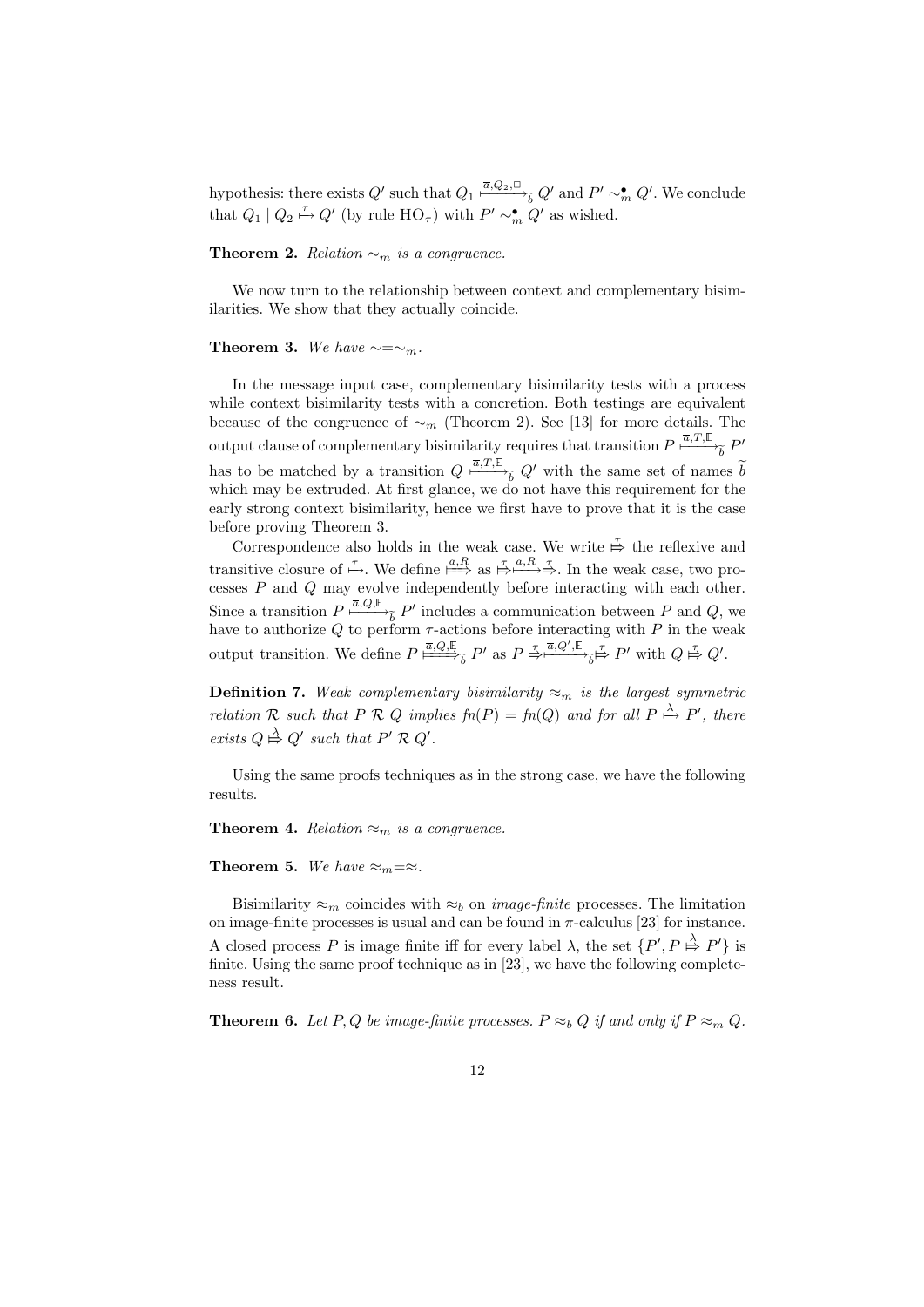#### 5 Related Work

Howe's method This method has been used originally to prove congruence in a lazy functional programming language [10]. Baldamus and Frauenstein [2] are the first to adapt Howe's method to process calculi. They prove congruence of a late delay context bisimilarity, and of late and early delay higher-order bisimilarities in variants of Plain CHOCS [26]. Hildebrandt and Godskesen use Howe's method for their calculus Homer to prove congruence for late delay [9] and input-early delay [6] context bisimilarities. In [15], we have used Howe's method to prove congruence of a weak higher-order bisimilarity for a calculus featuring passivation but without restriction.

Behavioral equivalences in higher-order calculi Very few higher-order calculi feature a coinductive characterization of weak barbed congruence. It is the case in  $H\Omega$ <sup> $\pi$ </sup> and in variants of Mobile Ambients. Sangiorgi introduces context bisimilarities as characterizations of barbed congruence for its calculus  $H\mathcal{O}\pi$  [21]. Mobile Ambients [4] is a calculus with hierarchical localities and subjective linear process mobility. Contextual characterizations of weak barbed congruence have been defined for Mobile Ambients [16] and its variant NBA [3].

Difficulties arise in more expressive process calculi. The Seal calculus [5] is a calculus with objective, non linear process mobility, which requires synchronization between three processes (a process sending a name  $a$ , a receiving process, and a locality named  $a$ ). Castagna et al. define a sound weak delay context bisimilarity in [5] called Hoe bisimilarity for the Seal calculus. The authors point out that their notion of context bisimilarity, Hoe bisimilarity, is not complete, not only because of the delay style, but also because of the labels introduced for partial synchronization which are most likely not all observable.

The Kell calculus [24] and Homer [9] are two higher-order calculi featuring passivation. They differ in how they handle communication; in particular, the Kell calculus allows join patterns while Homer does not. Sound and complete context bisimilarities have been defined for both calculi in the strong case. As stated before, a weak delay input-early bisimilarity has been proved sound in Homer using Howe's method. In [15] we have studied various calculi with passivation in order to find normal bisimilarities for those calculi, i.e., relations with finite testing at each step. In particular we have studied  $H\Omega \pi P$  and showed that its behavioral theory raises similar difficulties as the Homer and Kell ones.

One can also establish soundness by writing transitions in a special rule format that ensures that the corresponding bisimilarity is a congruence. For higher-order calculi, Mousavi et al. [18] propose Promoted (resp. Higher-Order) PANTH format which guarantees that the corresponding strong (resp. higherorder) bisimilarity is a congruence. Another method is to generate the LTS from the reduction such that the corresponding bisimilarity is a congruence [19]. To this date, both methods have been applied in the strong case only. One can also prove congruence using environmental bisimulations [22]. We have not been able to apply this method to a calculus with passivation yet.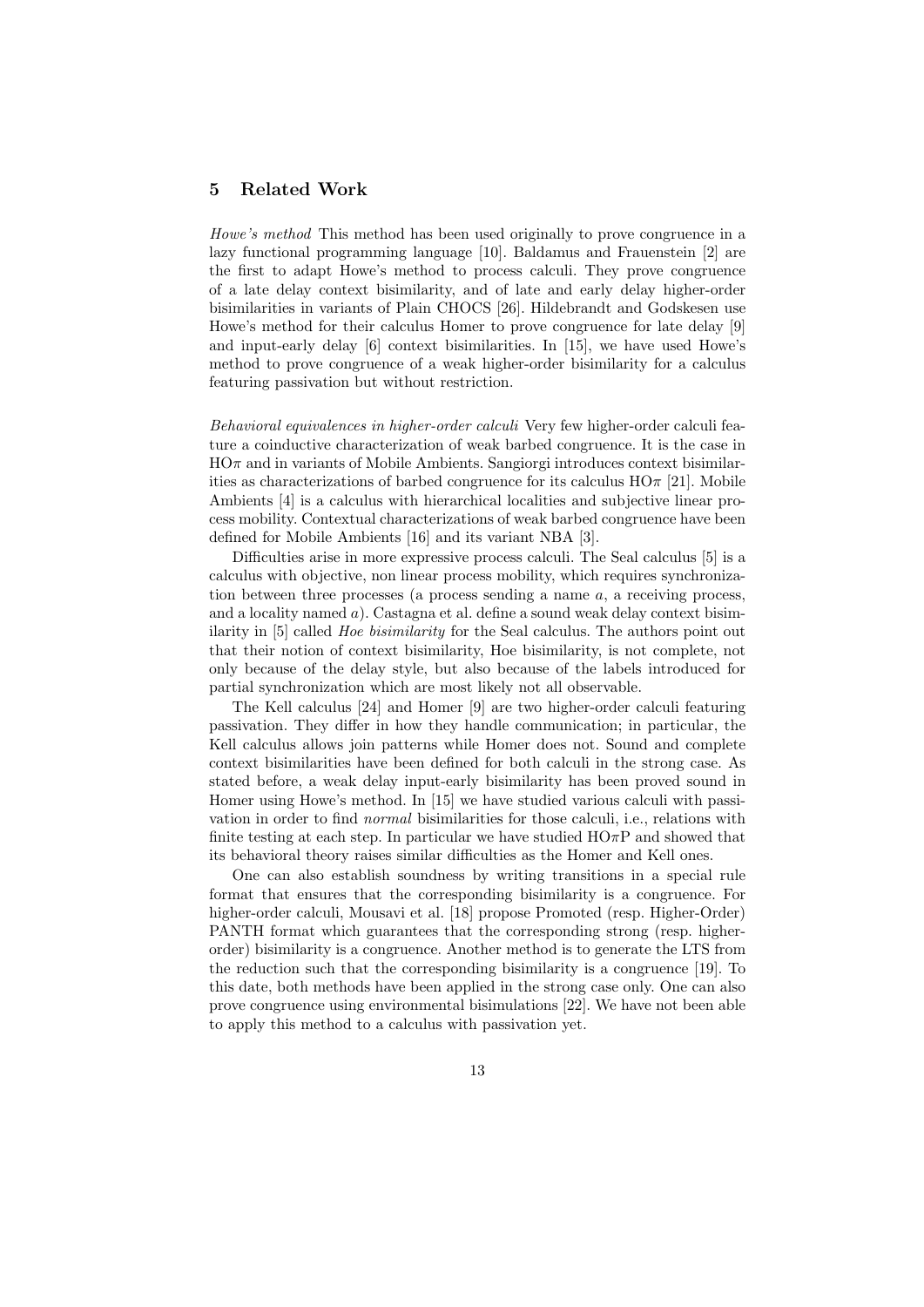### 6 Conclusion and Future Work

Contextual LTS (based on abstractions and/or concretions) are not well suited to prove congruence using Howe's method. The method relies on a simulationlike property, which is hard to establish with early context bisimilarities that are the usual candidate relations for characterization of barbed congruence. The main issue is the mutual dependency between message input and output clauses of the context bisimilarity. In our complementary semantics, the message output clause depends on a process which may receive the message (i.e., a process which evolves towards an abstraction), instead of an abstraction which directly receives the message. This proof technique allows Howe's method to work with early weak (non delay) bisimilarity.

We have defined complementary semantics for HO $\pi$ P, an extension of HO $\pi$ with passivation. In Section 4, we have defined a weak complementary bisimilarity and proved its soundness using Howe's method. We have also proved that it coincides with weak barbed congruence on image-finite processes, yielding the first characterization result in a calculus featuring passivation and restriction. This approach may be applied to other calculi: in [13] we present a sound weak complementary bisimilarity for  $H\Omega$  and for the Seal calculus [5].

An immediate future work would be to define a complementary semantics for process calculi with no characterization result for weak barbed congruence, such as Seal, Homer [6], and the Kell calculus [24], and to prove that complementary bisimilarity in these calculi yields the required characterization. It should be easy for Homer since the  $H\text{O}\pi\text{P}$  semantics is close to the Homer one. For Seal, it remains to show that the complementary semantics in [13] is indeed complete. The Kell calculus may prove to be more challenging because of join patterns: to complement an emitting process  $P$ , we need a receiving process  $Q$ , but also other emitting processes  $R$  to match the receiving pattern of  $Q$ . Another future work is to define a LTS rule format which guarantees that Howe's method works with the corresponding bisimilarity, possibly extending the Promoted or Higher-Order PANTH format for higher-order calculi proposed by Mousavi et al. [18].

#### References

- 1. M. Baldamus. *Semantics and Logic of Higher-Order Processes: Characterizing Late Context Bisimulation*. PhD thesis, Berlin University of Technology, 1998.
- 2. M. Baldamus and T. Frauenstein. Congruence proofs for weak bisimulation equivalences on higher–order process calculi. Technical report, Berlin University of Technology, 1995.
- 3. M. Bugliesi, S. Crafa, M. Merro, and V. Sassone. Communication and mobility control in boxed ambients. *Information and Computation*, 202, 2005.
- 4. L. Cardelli and A. D. Gordon. Mobile ambients. In *FoSSaCS '98*, volume 1378 of *LNCS*, pages 140–155. Springer, 1998.
- 5. G. Castagna, J. Vitek, and F. Zappa Nardelli. The Seal Calculus. *Information and Computation*, 201(1):1–54, 2005.